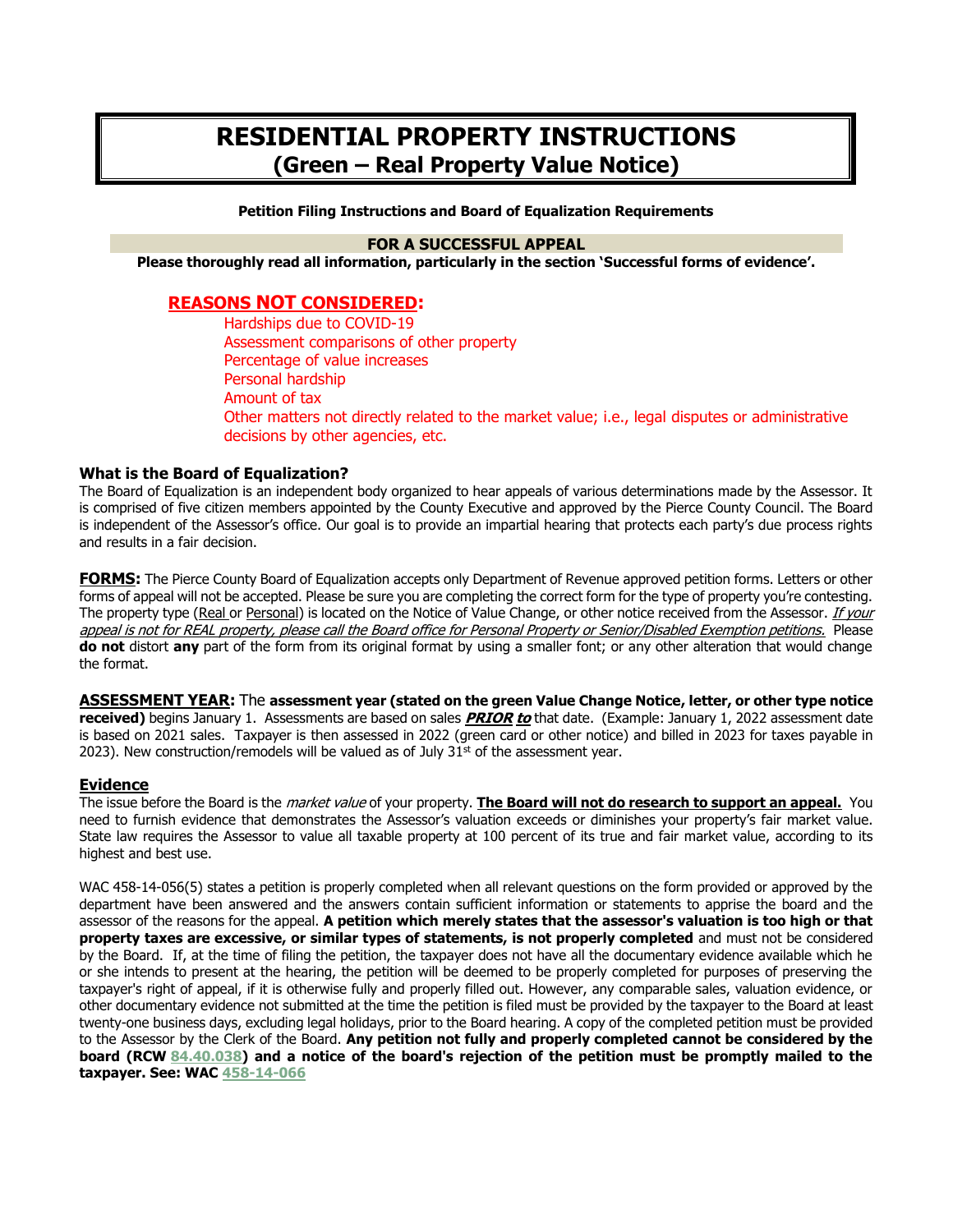**Successful forms of evidence may include**: Comparable sales from the correct year; contractor estimates/bids of costs to repair building or land defects; letters or documents describing easements that impact value; independent appraisals; photographs of feature and conditions that you believe diminish your properties market value.

**WAC 458-07-030 True and fair value -- Defined -- Criteria -- Highest and best use -- Data from property owner.** (1) **True and fair value -- Defined.** All property must be valued and assessed at one hundred percent of true and fair value unless otherwise provided by law. "True and fair value" means market value and is the amount of money a buyer of property willing but not obligated to buy would pay a seller of property willing but not obligated to sell, taking into consideration all uses to which the property is adapted and might in reason be applied.

**(2) True and fair value--Criteria.** In determining true and fair value, the assessor may use the sales (market data) approach, the cost approach, or the income approach, or a combination of the three approaches to value. The provisions of (b) and (c) of this subsection, the cost and income approaches, respectively, shall be the dominant factors considered in determining true and fair value in cases of property of a complex nature, or property being used under terms of a franchise granted by a public agency, or property being operated as a public utility, or property not having a record of sale within five years and not having a significant number of sales of comparable property in the general area. When the cost or income approach is used, the assessor shall provide the property owner, upon request, with the factors used in arriving at the value determined, subject to any lawful restrictions on the disclosure of confidential or privileged tax information.

WAC 458-14-066 (4) Providing *Additional* Information</u>. A taxpayer who lists comparable sales on the petition, or who provides the Board with comparable sales or valuation evidence after filing the petition must not thereafter change or add other comparable sales, valuation evidence, or other documentary evidence without mailing or submitting the evidence to the Board at least **twenty-one** business days, excluding legal holidays, **prior** to the Board hearing.

#### **Presumption of Correctness**

When gathering evidence and formulating your arguments, it is important to keep in mind that, by law, the Assessor is presumed to be correct. The burden of proof is on you to show that the Assessor's determination is incorrect. Evidence must be "clear, cogent and convincing". Use of averaging is not an acceptable methodology.

**Section 4** of the Taxpayer Petition has limited space for comments. Additional paper with documentary information may be attached to the form. **DO NOT submit any document larger than 8 1/2" x 14"** (document meaning, paper of any sort, including maps and photos). **DO NOT submit photos with notations written on the back**. If notations are needed, tape the photos to 8  $\frac{1}{2}$ "x 11" or 8  $\frac{1}{2}$ " x 14" sheets of paper and make notations on the paper.

**FILING DEADLINES:** The deadline for filing an appeal is July 1 or sixty (60) days after the mailing of the notice of value change. If filing after the deadline, it is required to include a copy of the notice you received from the Assessor for a valuation change or other determination to verify the postmark date. **The 2022 DEADLINE IS AUGUST 23, 2022.**

**ACCURACY CHECKS:** Double check the tax parcel number you enter on the petition. Be sure it contains 10 digits and that it is the correct parcel for the address/location you are appealing.

**MULTIPLE APPEALS:** Only 1 parcel number is allowed on a petition. If you have other parcels you wish to appeal, you must submit each of them on a separate petition.

**POWER OF ATTORNEY**: If you are not the owner but have been authorized to file a petition, the owner must either sign the POWER OF ATTORNEY area, or sign a letter of authorization that states the property name and/or parcel number, states the company or name of the authorized party, states for which year the party is authorized to petition and it must be dated.

**FILING AN APPEAL PETITION:** The petition and all supporting documents **must** be filed single side with a signature at the Pierce County Board of Equalization. You may download the petition at www.co.pierce.wa.us/boe or obtain a hard copy at the address listed below. **DO NOT** mail or hand-deliver any information to the Assessor unless instructed to do so.

**OFFICE HOURS**: The office of the Pierce County Board of Equalization is open weekdays, 8:30 AM – 12:00 PM and 1:00 PM – 4:30 PM.

### **HELPFUL CONTACTS**:

A. Pierce County Assessor's office (www.co.pierce.wa.us/atr or 253-798-6111). B. Pierce County Board of Equalization (www.co.pierce.wa.us/boe or phone 253-798-7415). BOARD OF EQUALIZATION

2401 S 35TH ST #176 TACOMA WA 98409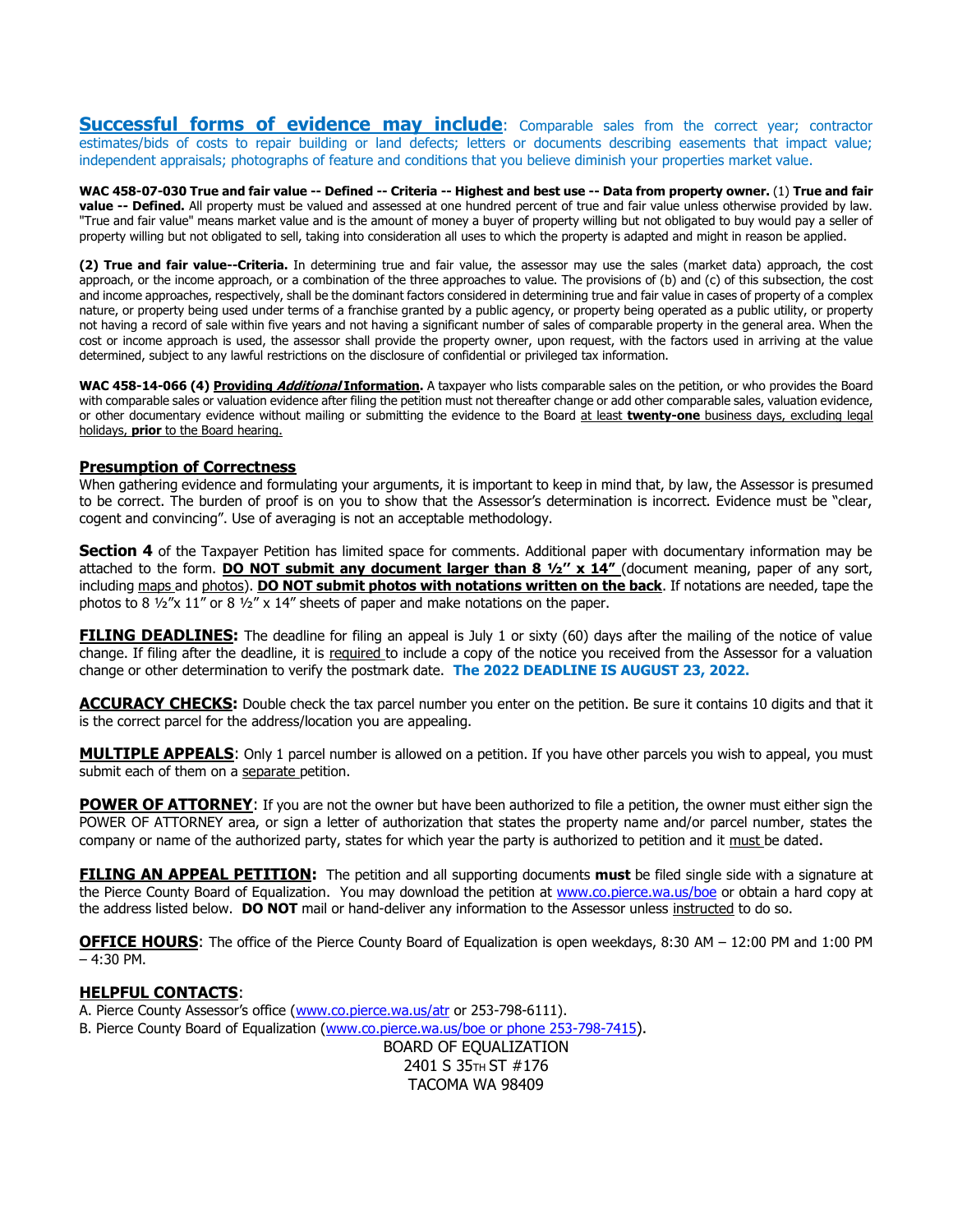| <b>Office Use Onl</b> |  |
|-----------------------|--|
|                       |  |

**RW #** 

**Do not staple in Office Use Only area** 

# **TAXPAYER PETITION TO THE PIERCE COUNTY BOARD OF EQUALIZATION FOR REVIEW OF** *REAL PROPERTY* **VALUATION DETERMINATION**

*This petition must be filed or postmarked by July 1 of the current assessment year or 60 days after the date of mailing of the change of value or other determination notice. A copy of the Assessor's determination notice must be attached to this petition.* 

The undersigned petitions the Board of Equalization to change the valuation of the property described below as shown on the Assessment Roll \* **2022** for taxes payable in \* **2023** to the amount shown in Item No. 3(b) on this form.

### **PLEASE COMPLETE ALL ITEMS**

| 1. |                                                                                                                                                                                                                                                                                                        |  |  |  |  |  |
|----|--------------------------------------------------------------------------------------------------------------------------------------------------------------------------------------------------------------------------------------------------------------------------------------------------------|--|--|--|--|--|
| 2. | *Owner: (Print)                                                                                                                                                                                                                                                                                        |  |  |  |  |  |
|    | *Mailing Address for All Correspondence Relating to Appeal: (Print)                                                                                                                                                                                                                                    |  |  |  |  |  |
|    | Street Address: Lawrence and the street Address and the street Address and the street Address and the street Address and the street Address and the street Address and the street Address and the street Address and the stree                                                                         |  |  |  |  |  |
|    | City, State, Zip Code:                                                                                                                                                                                                                                                                                 |  |  |  |  |  |
|    | May we contact you by email? $\Box$ Yes $\Box$ No                                                                                                                                                                                                                                                      |  |  |  |  |  |
|    | Daytime Phone No: Fax No:                                                                                                                                                                                                                                                                              |  |  |  |  |  |
|    | *Name of Petitioner or Authorized Agent: (Print)                                                                                                                                                                                                                                                       |  |  |  |  |  |
|    |                                                                                                                                                                                                                                                                                                        |  |  |  |  |  |
| 3. | *(a) Assessor's determination of true and fair value:<br>$*(b)$ Your estimate of true and fair value:                                                                                                                                                                                                  |  |  |  |  |  |
|    |                                                                                                                                                                                                                                                                                                        |  |  |  |  |  |
|    | Improvement/Bldgs. \$<br>Improvement/Bldgs \$                                                                                                                                                                                                                                                          |  |  |  |  |  |
|    | <b>TOTAL</b> \$                                                                                                                                                                                                                                                                                        |  |  |  |  |  |
|    | Date the Assessor's "Change of Value Notice" or other determination notice was mailed:                                                                                                                                                                                                                 |  |  |  |  |  |
|    | Yes<br>I request the information the assessor used in valuing my property.<br>  No<br>Assessment information can be found at http://www.piercecountywa.org/appeals or by calling 253.798.6111                                                                                                          |  |  |  |  |  |
|    |                                                                                                                                                                                                                                                                                                        |  |  |  |  |  |
| 4. | *Specific reasons why you believe the assessor's value does not reflect the true and fair market value.                                                                                                                                                                                                |  |  |  |  |  |
|    |                                                                                                                                                                                                                                                                                                        |  |  |  |  |  |
|    |                                                                                                                                                                                                                                                                                                        |  |  |  |  |  |
|    |                                                                                                                                                                                                                                                                                                        |  |  |  |  |  |
|    |                                                                                                                                                                                                                                                                                                        |  |  |  |  |  |
|    | Use additional paper to complete section 4, when necessary.                                                                                                                                                                                                                                            |  |  |  |  |  |
|    | NOTE: Under Washington law, you must prove that the assessor's value is not the true and fair market value (RCW 84.40.0301). Assessments of                                                                                                                                                            |  |  |  |  |  |
|    | other properties, the percentage of assessment increase, personal hardship, the amount of tax, and other matters unrelated to the market value may<br>not be relevant or sufficient evidence to prove market value. If this petition concerns income property, please attach a statement of income and |  |  |  |  |  |
|    | expenses for the past two years and copies of leases or rental agreements.                                                                                                                                                                                                                             |  |  |  |  |  |
|    |                                                                                                                                                                                                                                                                                                        |  |  |  |  |  |
| 5. | <b>Power of Attorney:</b> If power of attorney has been given, the taxpayer must so indicate by signing the statement below<br>or attaching a signed power of attorney.                                                                                                                                |  |  |  |  |  |
|    | The authorized agent (named in section 2) has full authority to act on my behalf on all matter pertaining to this appeal.                                                                                                                                                                              |  |  |  |  |  |
|    |                                                                                                                                                                                                                                                                                                        |  |  |  |  |  |
|    |                                                                                                                                                                                                                                                                                                        |  |  |  |  |  |
|    | I hereby certify I have read this Petition and that it is true and correct to the best of my knowledge.                                                                                                                                                                                                |  |  |  |  |  |
|    |                                                                                                                                                                                                                                                                                                        |  |  |  |  |  |
|    |                                                                                                                                                                                                                                                                                                        |  |  |  |  |  |

| REV 64 0075e(w) $(6/21/22)$ (Pierce County) |  | Signature of Taxpayer or Agent |  |
|---------------------------------------------|--|--------------------------------|--|
|                                             |  |                                |  |

**\*Section Completion Required for Acceptable Petition (See instructions)**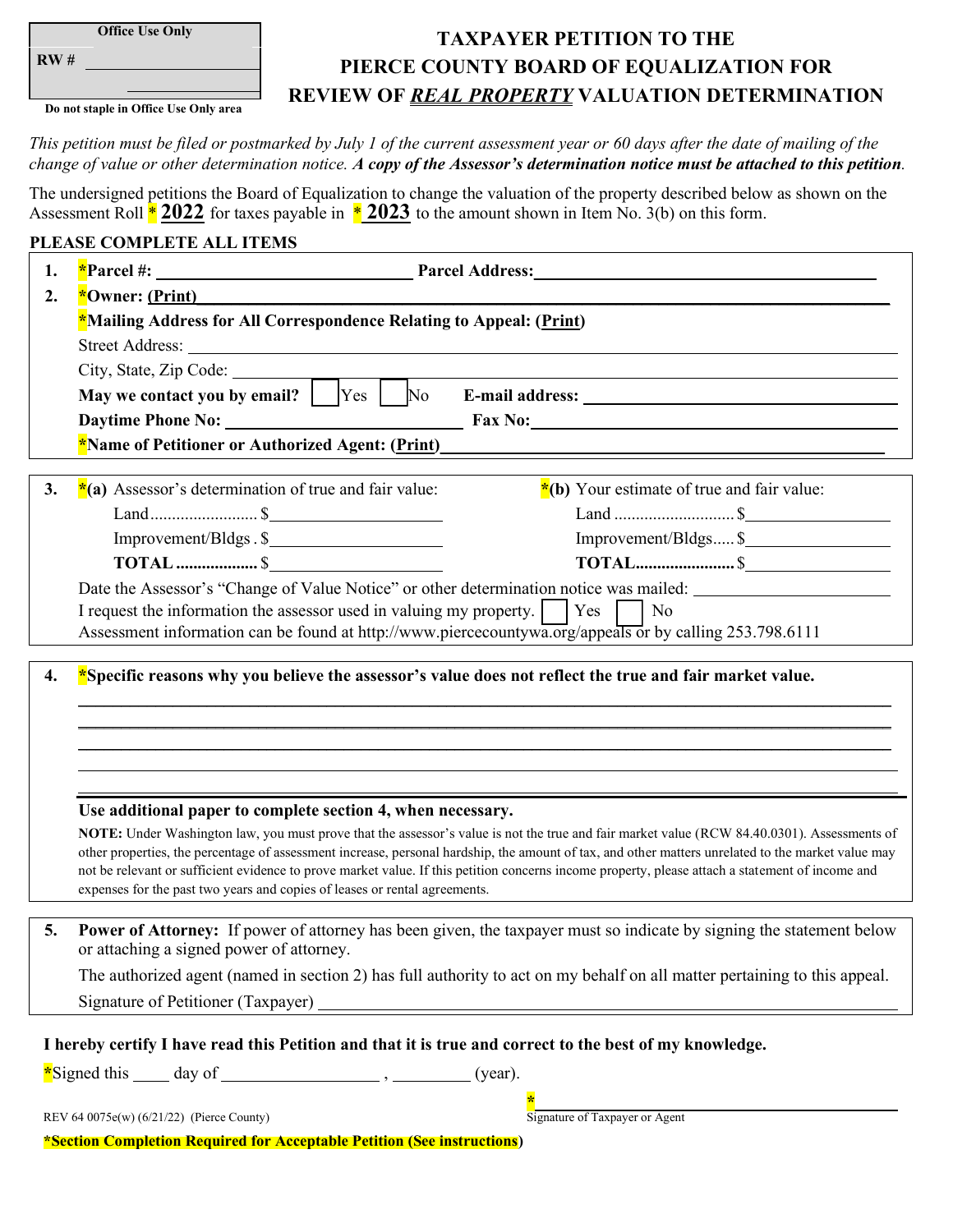| 6.  | The property which is the subject of this petition is (check all which apply):                                                                                                                                                                                                                                                                                                                        |  |  |  |
|-----|-------------------------------------------------------------------------------------------------------------------------------------------------------------------------------------------------------------------------------------------------------------------------------------------------------------------------------------------------------------------------------------------------------|--|--|--|
|     | Farm/Agricultural Land<br><b>Residential Building</b>                                                                                                                                                                                                                                                                                                                                                 |  |  |  |
|     | Residential Land<br><b>Commercial Building</b>                                                                                                                                                                                                                                                                                                                                                        |  |  |  |
|     | Commercial Land<br><b>Industrial Building</b>                                                                                                                                                                                                                                                                                                                                                         |  |  |  |
|     | <b>Industrial Land</b><br>Mobile Home                                                                                                                                                                                                                                                                                                                                                                 |  |  |  |
|     | Designated Forest Land<br>Other and the contract of the contract of the contract of the contract of the contract of the contract of the contract of the contract of the contract of the contract of the contract of the contract of the contract of the                                                                                                                                               |  |  |  |
|     | Open Space/Current Use Land                                                                                                                                                                                                                                                                                                                                                                           |  |  |  |
|     |                                                                                                                                                                                                                                                                                                                                                                                                       |  |  |  |
| 7.  | General description of property:                                                                                                                                                                                                                                                                                                                                                                      |  |  |  |
|     |                                                                                                                                                                                                                                                                                                                                                                                                       |  |  |  |
|     | b. Lot size (acres):                                                                                                                                                                                                                                                                                                                                                                                  |  |  |  |
|     | c. Zoning or permitted use:                                                                                                                                                                                                                                                                                                                                                                           |  |  |  |
|     | d. Description of building:                                                                                                                                                                                                                                                                                                                                                                           |  |  |  |
|     |                                                                                                                                                                                                                                                                                                                                                                                                       |  |  |  |
|     | f. Waterfront?<br>e. View?<br>Yes<br>No<br>Yes<br>No                                                                                                                                                                                                                                                                                                                                                  |  |  |  |
| 8.  | <b>Purchase price of property:</b> (If purchased within last 5 years)                                                                                                                                                                                                                                                                                                                                 |  |  |  |
|     |                                                                                                                                                                                                                                                                                                                                                                                                       |  |  |  |
| 9.  | Remodeled or improved since purchase? Ves No<br>Cost S                                                                                                                                                                                                                                                                                                                                                |  |  |  |
| 10. | Has the property been appraised by other than the County Assessor? $\Box$ Yes $\Box$ No                                                                                                                                                                                                                                                                                                               |  |  |  |
|     | If yes, what date (please submit copy): ______                                                                                                                                                                                                                                                                                                                                                        |  |  |  |
|     |                                                                                                                                                                                                                                                                                                                                                                                                       |  |  |  |
|     |                                                                                                                                                                                                                                                                                                                                                                                                       |  |  |  |
|     | Appraised value: \$<br>Purpose of appraisal: North Contractor Contractor Contractor Contractor Contractor Contractor Contractor Contractor Contractor Contractor Contractor Contractor Contractor Contractor Contractor Contractor Contractor Contrac<br>Please complete all of the above items (if applicable). Information in boxes $1-5$ must be provided to be considered a<br>complete petition. |  |  |  |
|     | You may submit <b>additional</b> information, either with this Petition or twenty-one business days prior to the hearing, to support your<br>claim. The area below may be used for this purpose.                                                                                                                                                                                                      |  |  |  |
|     | 11. Check the following statements that apply.                                                                                                                                                                                                                                                                                                                                                        |  |  |  |
|     | I intend to submit additional documentary evidence to the Board of Equalization and the assessor no later than<br>twenty-one business days prior to my scheduled hearing.                                                                                                                                                                                                                             |  |  |  |

**I DO NOT** want to appear for the hearing. **I WANT** to appear for the hearing.

## **DOCUMENTARY EVIDENCE WORKSHEET**

**Most recent sales of comparable property (within the past 5 years):** 

|    | Parcel No. | <b>Address</b> | <b>Residential Sq. Ft.</b> | <b>Land Size</b> | <b>Sale Price</b> | Date of Sale |
|----|------------|----------------|----------------------------|------------------|-------------------|--------------|
| a. |            |                |                            |                  |                   |              |
| b. |            |                |                            |                  |                   |              |
| c. |            |                |                            |                  |                   |              |
| d. |            |                |                            |                  |                   |              |
|    |            |                |                            |                  |                   |              |

Information regarding sales of comparable properties may be obtained through personal research, local realtors, appraisers, or at the county assessor's office.

**Submit Completed Petition To:** Pierce County Board of Equalization, 2401 S. 35<sup>th</sup> St., Room 176, Tacoma, WA 98409

For tax assistance, visit http://dor.wa.gov or call (360) 534-1400. To inquire about the availability of this document in an alternate format for the visually impaired, please call (360) 705-6715. Teletype (TTY) users may call (360) 705-6718.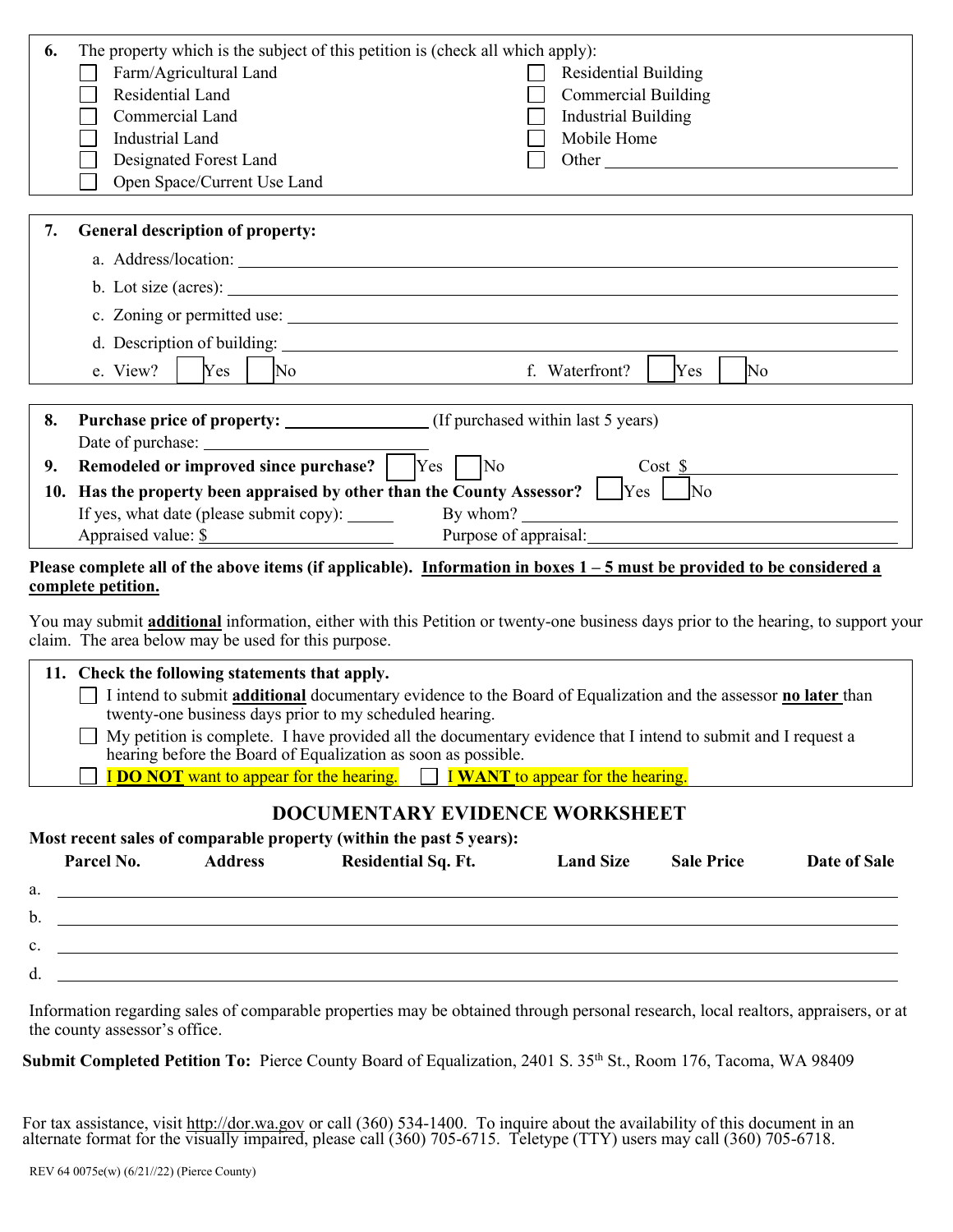### WORKSHEET FOR PIERCE COUNTY RESIDENTIAL APPEALS

### COMPARABLE SALES ANALYSIS

Parcel and sale searches can be found on the Pierce County Assessor's website at **[www.co.pierce.wa.us/atr](http://www.co.pierce.wa.us/atr)** 

Petitioner Name: \_\_\_\_\_\_\_\_\_\_\_\_\_\_\_\_\_\_\_\_\_\_\_\_\_

|                                                               | <b>SUBJECT</b><br><b>PROPERTY</b> | <b>COMPARABLE #1</b> | <b>COMPARABLE #2</b> | COMPARABLE #3 |
|---------------------------------------------------------------|-----------------------------------|----------------------|----------------------|---------------|
| PARCEL #                                                      |                                   |                      |                      |               |
| <b>SITE ADDRESS</b>                                           |                                   |                      |                      |               |
| <b>SALES:</b><br><b>SALE DATE</b>                             |                                   |                      |                      |               |
| <b>SALE PRICE</b>                                             |                                   |                      |                      |               |
| LAND:<br><b>LOCATION: LEA</b>                                 |                                   |                      |                      |               |
| TOTAL ACRES                                                   |                                   |                      |                      |               |
| <b>VIEW QUALITY</b>                                           |                                   |                      |                      |               |
| <b>WATERFRONT</b><br>FRONT FEET                               |                                   |                      |                      |               |
| <b>UTILITIES:</b><br>ELECTRIC, WATER, SEWER,<br><b>SEPTIC</b> |                                   |                      |                      |               |
| <b>BUILDING:</b><br>YEAR BUILT                                |                                   |                      |                      |               |
| ADJUSTED YEAR BUILT                                           |                                   |                      |                      |               |
| <b>CONDITION</b>                                              |                                   |                      |                      |               |
| <b>QUALITY</b>                                                |                                   |                      |                      |               |
| <b>BEDROOMS</b>                                               |                                   |                      |                      |               |
| <b>BATHS</b>                                                  |                                   |                      |                      |               |
| RESIDENTAL SQ. FT.                                            |                                   |                      |                      |               |
| <b>BASEMENT FINISHED SF</b>                                   |                                   |                      |                      |               |
| BASEMENT UNFINISHED SF                                        |                                   |                      |                      |               |
| ATTIC SQ. FT.                                                 |                                   |                      |                      |               |
| GARAGE SQ. FT.                                                |                                   |                      |                      |               |
| OUT BUILDING SQ. FT.                                          |                                   |                      |                      |               |

**Note: Provide comparable sales that are most similar to your property and are arm's length transactions. The Board gives most weight to sales occurring closest to the January 1 assessment date.**